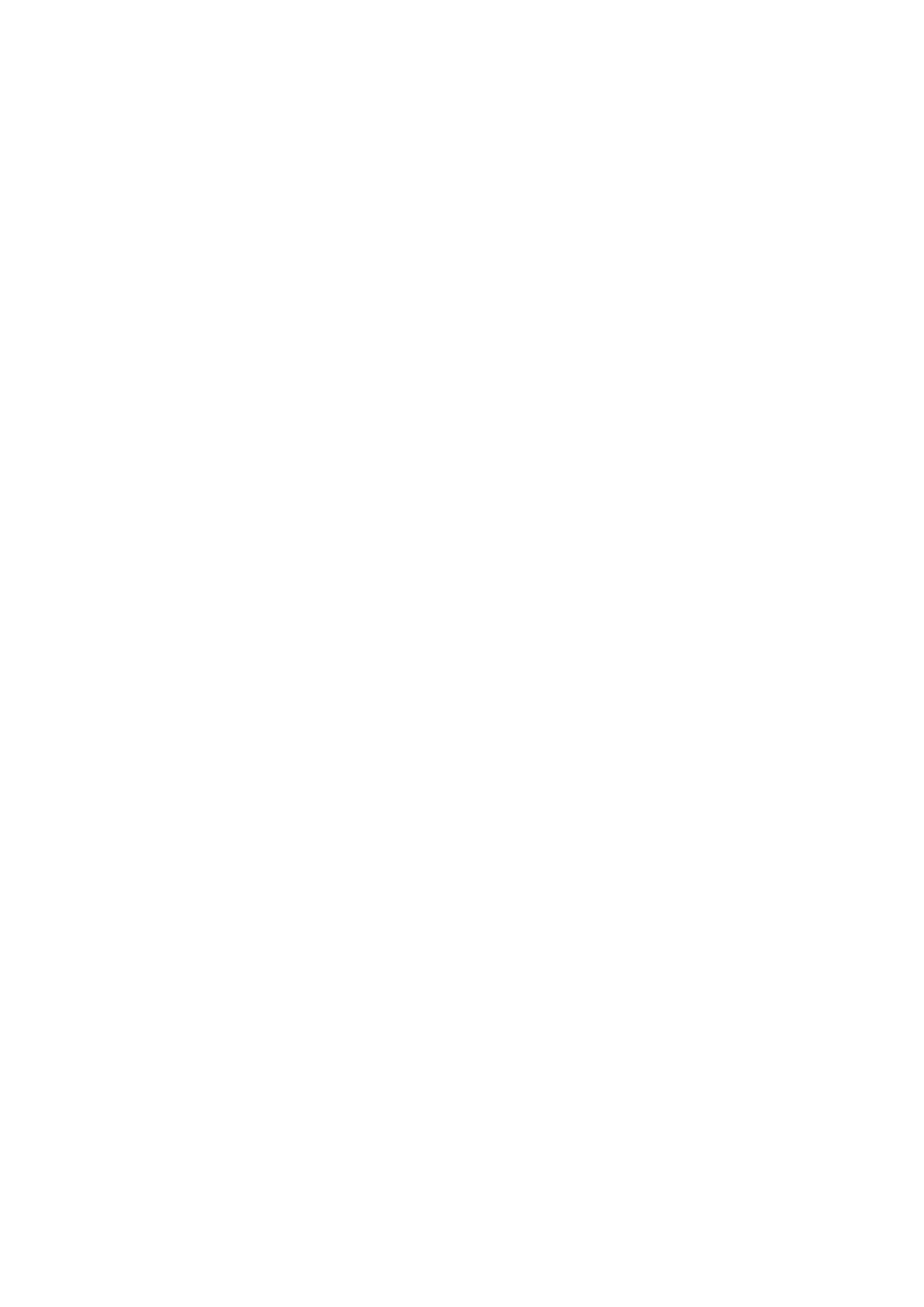## **Introduction**

**Radio campaign** is a media-based activity that extend over a period and can be used to encourage a target population to adopt a certain behaviour, and to give instruction on how to do it. Radio campaigns will support awareness creation, mobilization and behaviour change and are suitable to reach the (rural) communities with the messages, through use of community radios.This guide is written go provide guidance and tips in setting up the radio campaign, as well as an example script for a radio program.



*Photos: Use of radio in local context.*

Radio is still the most popular, economic and accessible means of communication for rural populations. In Ethiopia the number of radio sets per head exceeds by far the number of TV sets. In kebeles with high rates of illiteracy, where electricity, phone or access to Internet may be lacking, radio plays a key role in daily local life. Radio can be used as a campaign tool to trigger people into action and to promote soil and water conservation interventions, such as Water Spreading Weirs, Dry Stone Measures. One can use a radio campaign not only to disseminate information, but also to organize events, communicate the venues for meetings with extension workers and advise on where to obtain inputs/services or to get technical support, with a focus on regional or local events.

An important point is that radio also provides opportunities to project implementers for:

- Sensitizing the rural communities about the WSWs and DSMs;
- updating all the stakeholders and the rural communities about the progress of the water and soil conservation programs;
- promoting adoption of various agricultural technologies through clarifying areas not well understood by the communities.

| <b>Advantages</b>                                                                                                | Limitations:                                                            |
|------------------------------------------------------------------------------------------------------------------|-------------------------------------------------------------------------|
| Reaching people with a radio                                                                                     | Penetration in remote areas can be difficult<br>٠                       |
| Responding to actual events                                                                                      | Uses only one sense (hearing)<br>٠                                      |
| Combine with field schools and local events                                                                      | Need for regular replacement of batteries is a<br>٠<br>cost             |
| Monitoring possible<br>٠                                                                                         | Message only temporarily available at time of                           |
| You can reach everyone, also people who are<br>illiterate                                                        | broadcast                                                               |
| Interaction: possibility of receiving prompt                                                                     | It needs well trained broadcasters<br>٠                                 |
| feedback                                                                                                         | Finding a radio station that is familiar with the<br>٠<br>target groups |
| Opportunity: Drama /storytelling                                                                                 | Cost to prepare, record and transmiss the<br>٠                          |
| Sections of the program can be shared<br>through social media messages, for further<br>spread of the information | programs                                                                |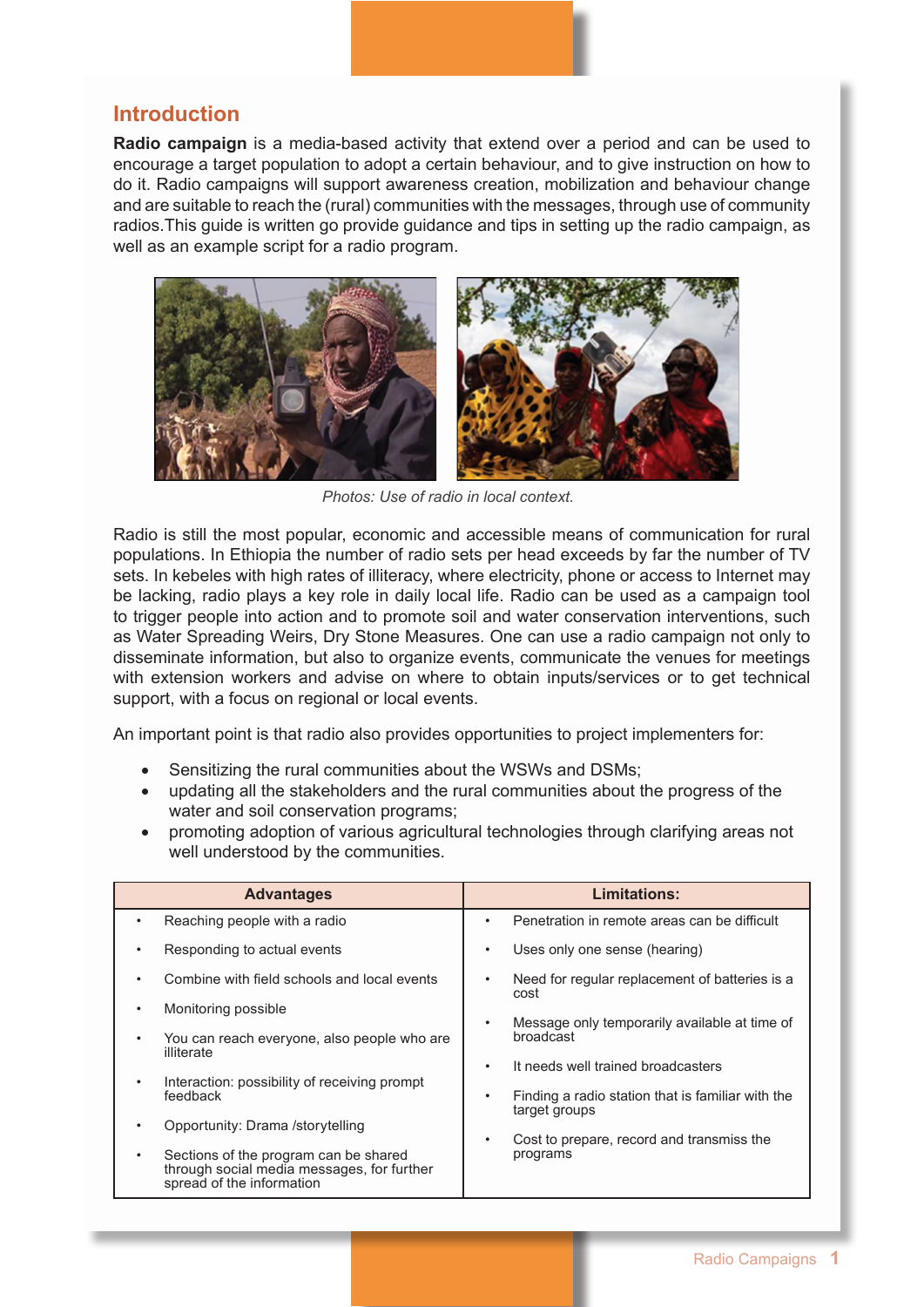# **Setting up a radio campaign**

**Important points to consider:**

- **Gender friendly approach.** In the radio campaign women need to be included in all stages. For example: by having a female voice in the radio broadcast, by choosing the time of the broadcast, so that women in the communities are available to listen. In general, by organizing, supporting, and coordinating activities for women they benefit the most from the radio campaign opportunities.
- **The broadcast needs to be in a local language**. Using the language or dialect of the pastoralist and semi-pastoralist communities will ensure that they understand the core message, but also feel respected and recognized at the same time.
- **Campaign music**. The program needs to have an attractive opening musical piece that is a reminder to people that the program is going to start. In addition, when they listen to the music piece, they will automatically make a link with the campaign and create an emotional connection. Be sure that the music piece that you use will not offend or confront the community's religion and beliefs or other cultural values.
- **Choosing appropriate timing for airing the campaign**. Research the daily activities of pastoralist and semi-pastoralist and choose a time when pastoralist and semipastoralist are available to listening to the radio campaign. Is it early in the morning or late in the afternoon? This is a very important part of the radio campaign and its effectivity.
- **Topics of interest for local communities.** Pastoralist and semi-pastoralist communities have many responsibilities and occupations during the day. They will only listen to a radio program that discusses relatable topics like opportunities to improve their health, livestock, crops, water or marketing.

## **What do you need to prepare for a radio campaign?**

**1. First agree about the target group you want to reach.**

Be clear about the group you want to reach, are they pastoralist, or semi-pastoralist, women, youth, or all of them? Each of these groups has it own way of perceiving information and getting motivated. Considering also that the time for airing the broadcast differs from group to group, based on their daily activities. You need to choose a time when it is likely for the target group to be listening to the radio: remember your goal is to reach them.

## **2. What is the campaign about?**

Be clear about the message you want to disseminate, have a clear purpose and goal. What you want to achieve is to stimulate the target group to take a specific action, and this needs an appropriate planification according to the topics and the target groups.

#### **3. Budget: make a financial plan early on.**

A radio campaign cost money, it is important to make a financial plan early on and to discuss cost, frequency, and duration with the radio station. Also, what are the options to cover those costs: is there a financial support from the government, NGOs or sponsorship?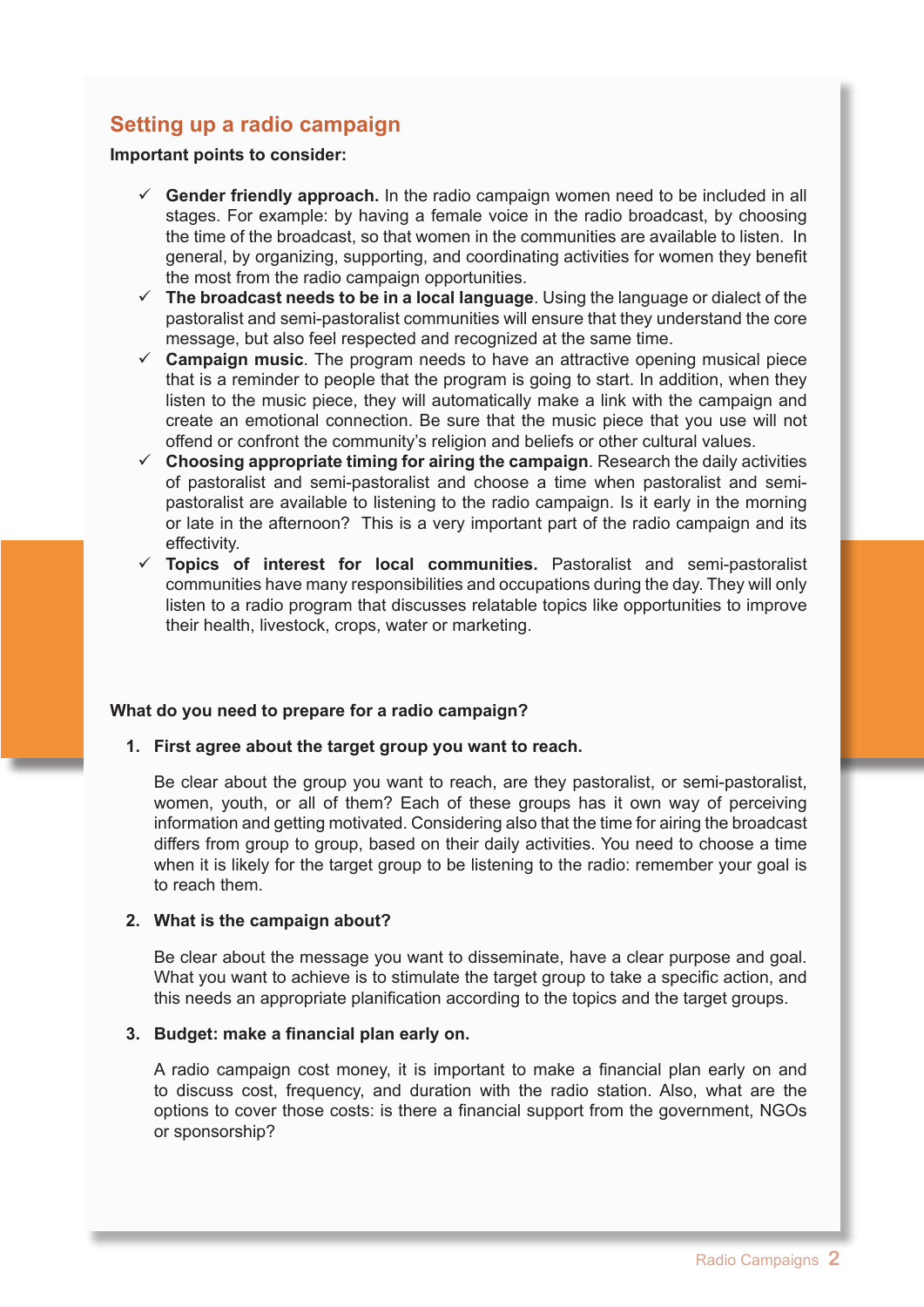## **4. Duration of the radio campaign.**

The time of the campaign depends on the topic and the target group. If they need to adopt significantly to new farming practices and innovations, then you need to make the radio campaign to run long enough that it reaches the target population, and that it gives enough time to assimilate and adopt the new practice.

#### **5. With whom are you working together in the campaign?**

You do not do a radio campaign alone. This is a great opportunity to work with different partners; who can be those partners? Woredas extension workers, NGOs, donors, pastoralist association, cooperative, women association, universities, government department, etc. Work together with them during the planning but also after the campaign, this will improve quality and effectiveness. The partners can be a good source of ideas, feedback, but most of all, they can help the radio campaign to become a success.

#### **6. What outcome do you aspect from the radio campaign?**

If everything goes well, the radio campaign will stimulate pastoralist and semi-pastoralist to a certain action, they will be triggered into a new venture with the information they will be listening to. You need to prepare following steps for pastoralist and semi-pastoralist to access more detailed information and to get enrolled, and what are the points of action. Plan those steps before you start the radio campaign.

## **7. Monitor the progress during the campaign.**

Review how the campaign is going, are you reaching the target group? For this it is important to reserve some time for the campaign to get landed. Take this into account when planning the frequencies of broadcasting and the duration of the campaign. Are you getting some feedback, are the communities getting the right information? Are communities starting to mobilise and getting motivated to search for more detailed information or start to get enrolled? All these points will help you evaluate if the radio campaigns are working well. Do not hesitate to make some changes if it is necessary.

## **8. Evaluation.**

An important part of a radio campaign is the evaluation. At the end of the campaign many facts and findings will come out. You can get a good feedback from the pastoralist and semi-pastoralist communities, about how they received the information send on radio, and how this information helped to create new ideas. Ask what needs to be improved! Furthermore, include evaluation of the partners in this report.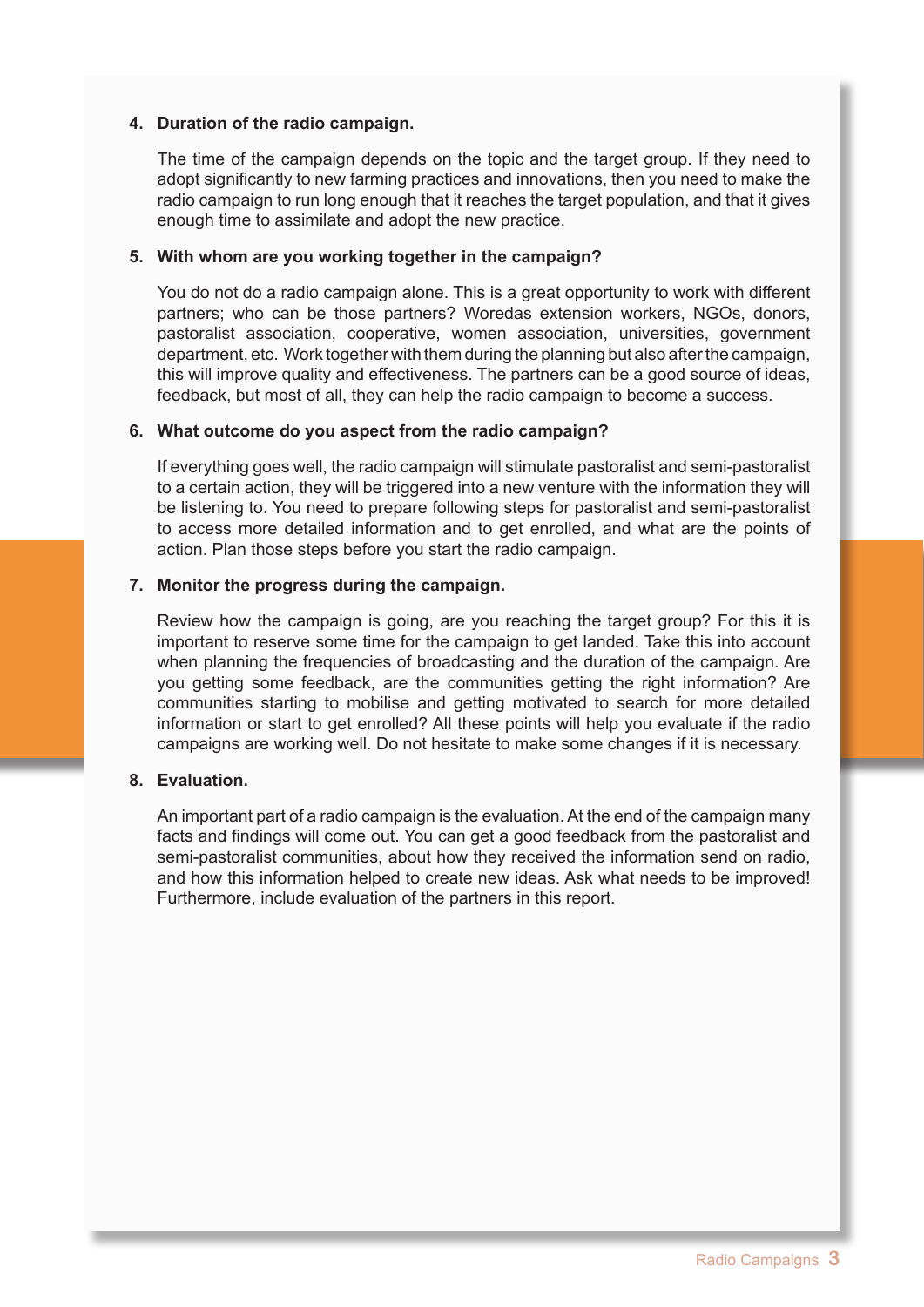## **Example of Radio Campaign for soil and water conservation**

**Objective**: To enthuse Community to adapt soil and water conservation, Water Spreading Weirs and Dry-Stone Measures

**Target Audience**: Pastoralist and semi-pastoralist

**Core story**: soil degradation can be turned around trough water spreading weirs, and drystone measures, with these mechanisms there is a great opportunity for water conservation

**Program name:** Water and soil conservation Duration: 8 to 12 weeks, broadcast per week and one repeat.

**Topics/content**: Water Spreading Weirs (WSW) Dry Stone Measure (DSM)

**Features/formats**: Opening broadcast of interviews with communities' leaders, Kebele public association, women and pastoralist/semi-pastoralist, field interviews, testimonies, case studies (and core stories), interviews, open broadcast with farmers

**Sample Script:** Water and soil conservation (see Annex 1)

#### **Sampled broad cast series**:

- 1. Teaser: Bringing fodder to the market what is value chains
- 2. Controlling water with WSW and DSM spreading water, controlling gullies
- 3. How to build WSWs
- 4. How to build DSMs
- 5. Optimizing crop production
- 6. Maintaining the WSWs and the DSMs
- 7. Developing wells
- 8. Women issues

#### **Structure**:

- 1. Spot 130 sec
- 2. Staged dialogue with farmers community discussion
- 3. Spot 130 sec
- 4. Interview experts
- 5. Spot 130 sec
- 6. Announcement, competition, where to get information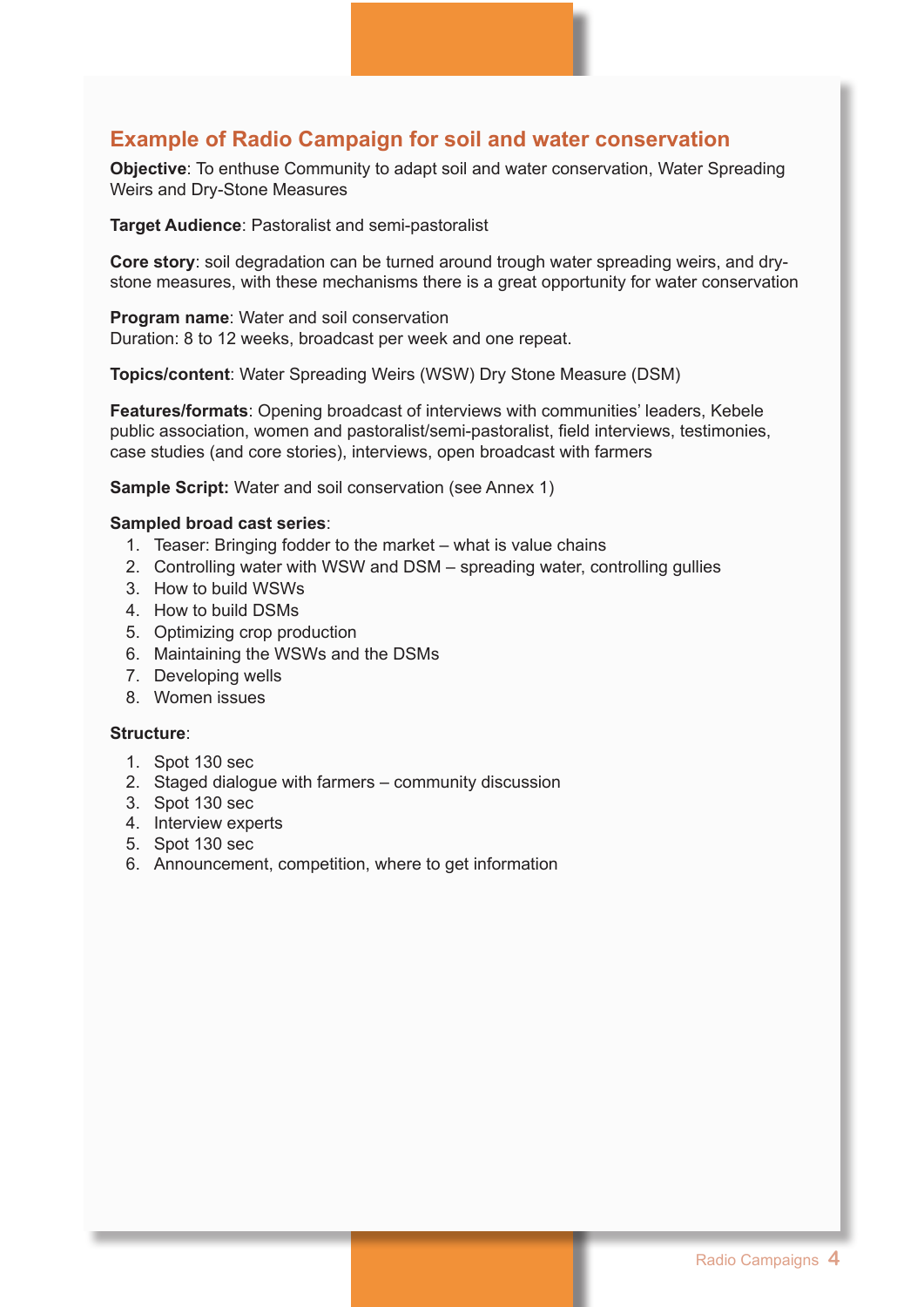# **Annex 1: Sample Radio Scripts**

In this document two sample radio scripts are given, discussing important components of the Dry Valley Rehabilitation and Productive Use Approach:

- Water spreading weirs
- Dry stone measures

As part of Package 2 – Crop production, another radio scrips is prepared on

• Optimizing crop production: growing fodder grasses.

Each complete program will last 8-12 minutes and ideally should be part of a series on the different elements of DVRPU. More programs can be made – giving room to more experience sharing.

Also, a short 30 or 130 second announcement/ pitch can be used to announce all programs in the days before the airing of the program.

Two examples of a spot of 30 seconds and a spot of 130 seconds are provided as part of this document.

A suggested structure of the program:

- 1. Spot 130 sec
- 2. Staged dialogue with farmers community discussion
- 3. Spot 130 sec
- 4. Interview experts
- 5. Spot 130 sec
- 6. Announcement, competition, where to get information

## **1. Radio script for water spreading weirs (WSW)**

## **Guidance:**

- In this radio program you will need one expert who will explain the Water Spreading Weirs, and a host who have some knowledge of the WSW. The objective is to familiarize the communities with this new technic, and understand the whole approach.
- It is important to have a (music) tune when the program is starting and finalizing. Use for all the soil and water conservation program the same tune, so the listener will make the connection with the topic by listening to the tune.
- Before going on air make sure the host reviews the questions with the guest(s) and be clear on the topic, the objective, and the time available.
- You could use this script as inspiration to research and write a script on a similar topic in your area. Or you might choose to produce this script on your station, using voice actors to represent the speakers. If so, please make sure to tell your audience at the beginning of the program that the voices are those of actors, not the people involved originally.
- Make sure, that you include the right contact for further information on the topic, if there are listeners who are interested they can easily access and obtain more information.
- Estimated running time for the script: 12 minutes, with intro and outro music.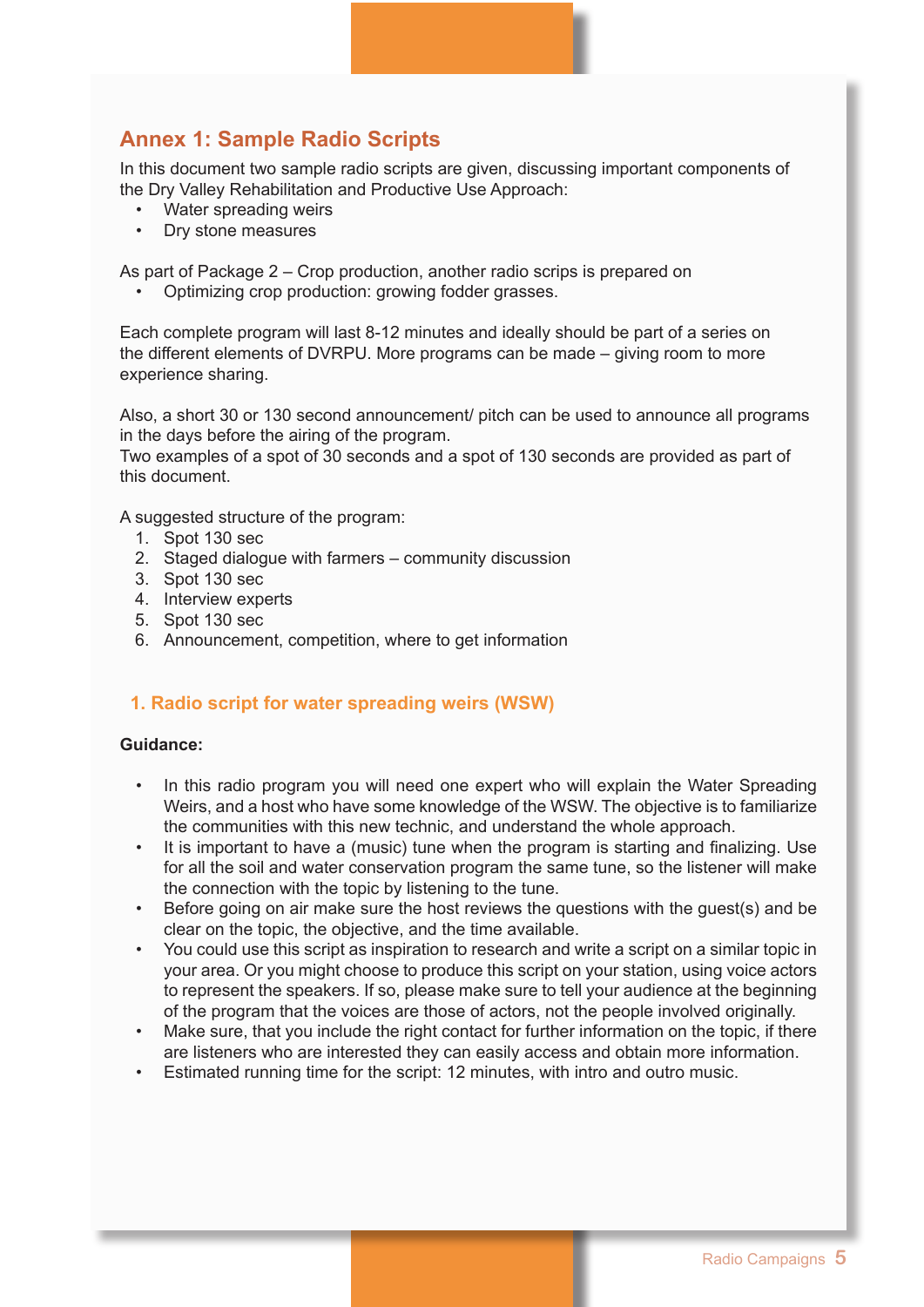## **Script: Introduction with music (music playing)**

**Host:** Welcome everybody to our weekly soil and water conservation program. Today our guest is technical expert Jamal, he is an expert on water spreading weirs working with [mention organization].

Jamal, welcome to our program! Can you explain to us what are water spreading weirs?

**Technical expert Jamal:** Thank you for the invitation, I will try not to be too technical so our listener will understand better. Water Spreading Weirs are masonry structures that span the entire width of a river bed or large parts of a valley floor to spread floodwater over the adjacent land area. They are designed to spread and redistribute as much floodwater – including its sediment load – as possible. They also reduce soil erosion.

Different from a dam, which is designed to retain water, a WSW is not blocking the water flow completely but spreads water and its sediments. It reduces the velocity of the water flow by enhancing the length of the water path. The areas upstream and adjacent to a weir are temporarily flooded. This allows water to infiltrate into the soil and sedimentation to accumulate. This improves soil quality, recharges groundwater, increases vegetation and creates favourable drainage patterns. Water Spreading Weirs are made of natural stones and cement. Each weir consists of a spillway, one or more basins in the riverbed itself, and lateral abutments or 'wing walls' which decrease in height away from the spillway

#### **Host:** Are water spreading weirs suitable for every terrain?

**Technical expert Jamal:** The WSW approach is suitable all over the dry lowlands of Ethiopia. Especially dry river valley bottoms for improved crop and forage productions, using the residual moisture of the river bed sediment. But there are some special conditions that need to be taken to account like:

- Rainfall: 200 750 mm;
- Climate: Arid to semi-arid areas:
- Soil: For all agricultural soils;
- Slopes: Best to focus on slopes below 2% for most effective water spreading effect; if the slope of the areas is too steep, the WSWs will have many problems
- Topography: Wide, shallow valleys with dry river beds are most suitable.

**Host: J**amal can you explain to us who is building the water spreading weirs, or how the work is organized?

**Technical expert Jamal: T**here are many steps to be taken, first you need to agree with communities on locations, user rights and maintenance. We provide the input of engineers for the initial design and profile. Everything needs to be well organized. The setting out should be done by surveyors together with the foreman. Construction should be done by trained masons under supervision of a foreman and experienced technical personal. WSW construction needs skilled masons. Community members can be involved in site clearing. They can do stone and sand collection, undertake excavation and backfilling as well as assisting the masons.

#### **Host:** What is the role of the community?

**Technical expert Jamal:** A WSW will need to be operated and managed by the community. But the WSW construction requires technical skills for design, setting out and construction. The responsibilities for maintenance is discussed in advance with the community.

The community needs to be organized in a group with supportive bylaws to ensure they work improve sustainability.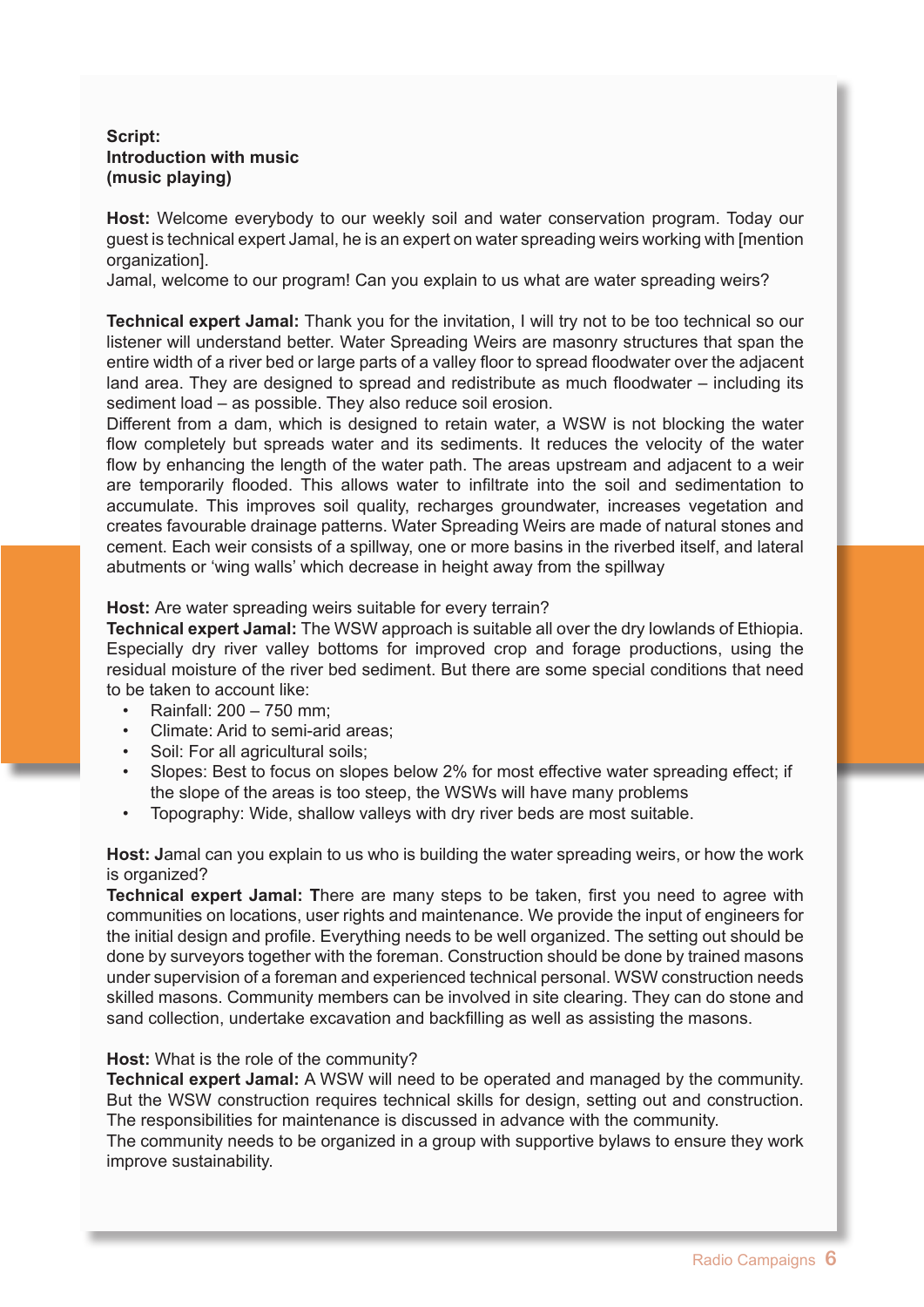#### **Host:** Is this a difficult job for the communities?

**Technical expert Jamal:** I cannot call it difficult, but it needs a lot of good organization, and engagement, before, during and after the construction. For example, good maintenance is a must because if there is not a good maintenance arrangement in place it can cause adverse impact, maybe be the creation of new erosion gullies. This can be mitigated by putting in place biological control measures such as the planting of elephant grass. During and soon after the rainy season, WSWs should be regularly checked for damage and be maintained. Furthermore gully erosion downstream of the WSW and destruction of the WSW itself is a potential risk if maintenance doesn't take place in time. Therefore, the community needs to take ownership of the whole process to ensure the optimal functioning of the water spreading weirs

#### **Host:** How is the collaboration with other stakeholders?

**Technical expert Jamal:** In the WSW study and design phase clan leaders, community representatives kebele leaders, NRM experts and Development Agents need to be involved. Kebele leaders and community representatives are responsible for organization of community meetings, discussion, and contribution of community. NRM experts and engineers are responsible for technical designs, technical support, setting out and assure availability of material that cannot be covered by the community.

#### **Host:** What are the benefit of the water spreading weirs?

**Technical expert Jamal:** Water Spreading Weirs have positive effects on people and on nature. Some effects can be on the short term, others on long term. Effects can be classified into

- Production, resilience and livelihood benefits:
- Ecological benefits:
- Socio-cultural benefits:

To finalize I will give you an example of Zehara, a married woman mother of ten children. She is an agro-pastoralist in Teaboy Kebele in the Shakayboru Village of Chifra District. Prior to the construction of the Water Spreading Weirs in her village, Zehara's livestock suffered from shortages of pasture and fodder. At that time, she had little knowledge of crop and fodder cultivation due to the low availability of water. The family was food insecure, supported by relative who donated livestock fodder from their irrigated plot near the Mille River. Since the Water Spreading Weirs have been built, she explains, flood water spreads onto the plain, allowing her and her family to grow crops and fodder for the first time on this land. Last season she grew maize, sorghum and mung beans on 1.5 hectares. The straw from this also made enough fodder for the livestock to last three months.

So, the answer is yes, Water Spreading Weir have many benefits!

**Host:** Thank you Jamal for the clear explanation about the Water Spreading Weirs. Dear radio listeners if you want to have more information, please go to the nearest Development Agent. Thank you for joining us week after week in our program over water and soil conservation supported by GIZ. Next week we will be back on the same day and same time we a new program over this important topic.

## **Close the program with the same music you started with…**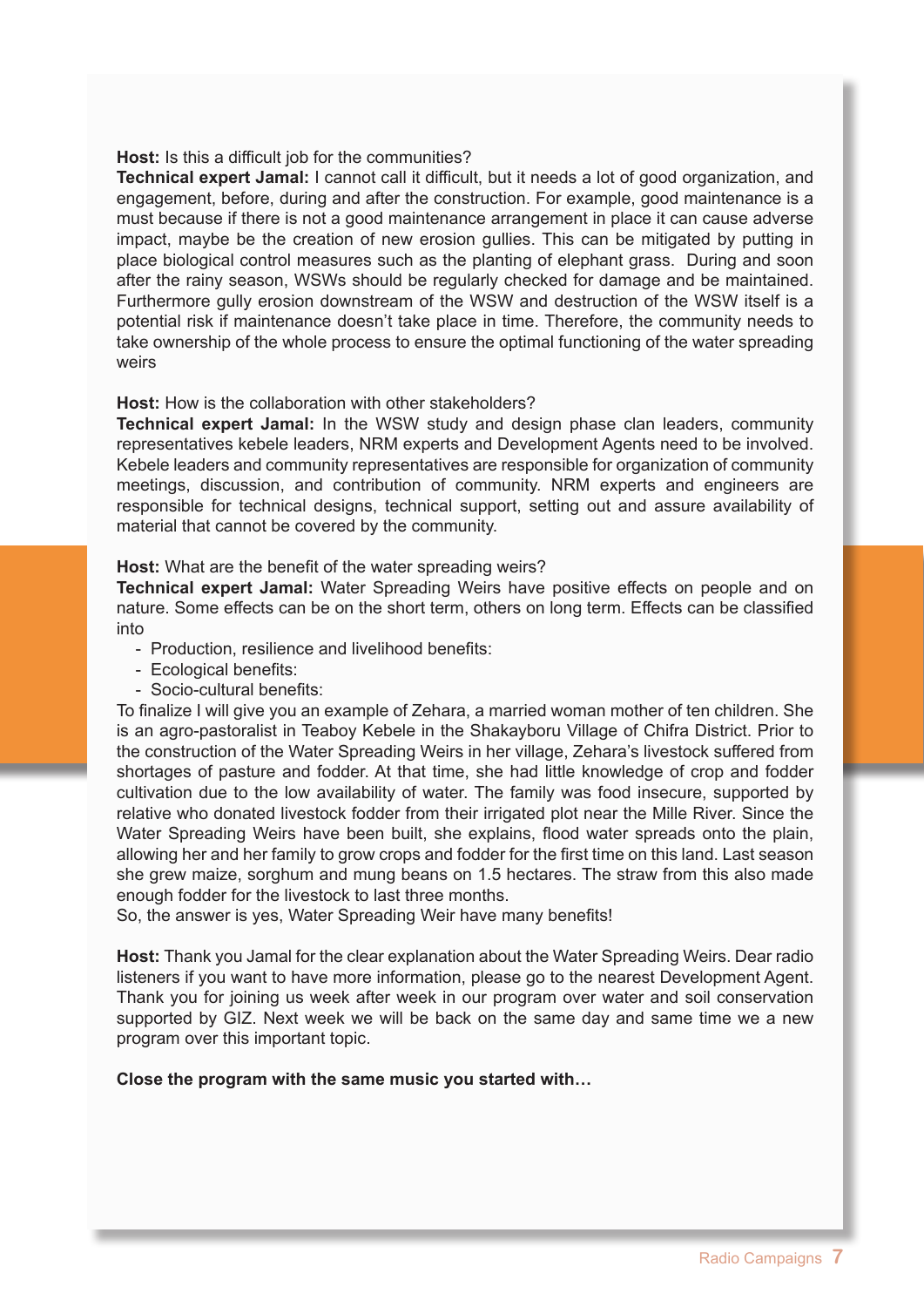## **2. Radio script for Dry Stone Measure Measures**

#### **Guidance:**

- For this program you will need a Host, a Development Agent, and a Village Representative Pastoralist.
- It is important to have a (music) tune when the program is starting and finalizing. Use for all the soil and water conservation program the same tune, so the listener will make the connection with the topic by listening to the music.
- Before going on air make sure the host reviews the questions with the guests and be clear on the topic, the objective, and on the time available.
- You could use this script as inspiration to research and write a script on a similar topic in your area. Or you might choose to produce this script on your station, using voice actors to represent the speakers. If so, please make sure to tell your audience at the beginning of the program that the voices are those of actors, not the people involved originally. n
- Make sure, that you include the right contact for further information on the topic for the listeners!
- Estimated running time: 8 minutes, with intro and outro music

### **Script: Introduction with music (Music playing)**

**Host:** Dear listeners, today we have two important guests who are going to explain how to conserve the soil and have more agricultural production. We have Mr. Abebe, a development agent, who is going to explain how the Dry Stone Measures (DSM) work, and Mr. Ismail, a village representative, who is going to tell as how his experience has been since the implementation of the Dry Stone Measure

**Abebe (Development Agent):** Thank you for the introduction. We are happy to be on the program. During the implementation we first met with the village representatives, and they explained their concerns about how the soil has degraded so much that it is no longer fertile, creating major problems for agricultural production and for animal grazing. When it rained the water ran out of the area and does not stay there

#### **Host:** Which crops do you grow and how large is your plot of land?

**Ismail (Pastoralist village representative):** I have less than one hectare, in our village we used to grow sorghum, and some legumes. We had a big problem our crops gave us little yields, no matter how hard we work on the land! In some dry years the sorghum would not have grains. What a challenging time that we have had in the past!

#### **Host:** Have you experienced any challenges with the introduction of DSM?

**Abebe (DA):** Yes, we did, because it is a new technique, all development agents got a DSM training. Many development agents were highly interested, and they are introducing the DSM techniques to other Woreda and Kebeles. This has been nice to see. Also, in the time of the training, the Development Agents were working as one team with the communities, jointly guiding, and managing tasks.

**Host:** Wow, that sounds good, because the DA are the ones who needs to work together with the village! Mr. Ismael, how did you experience the implementation of the DSM? **Ismail (Pastoralist village representative):** With the technical support of the development agents, our villagers started building the dry stone measures, using stones on the field and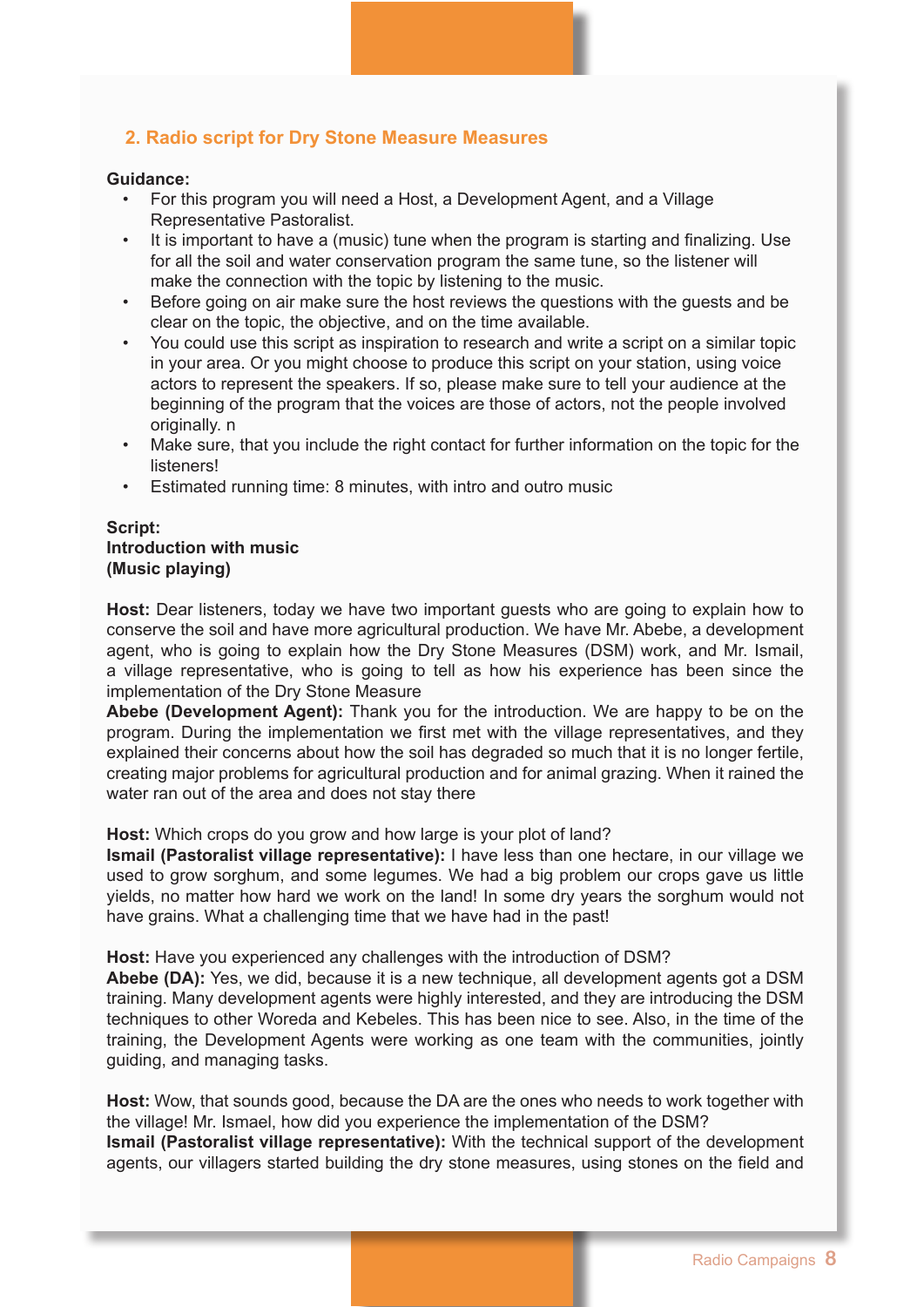in the surrounding areas. We built long bunds that spans the whole valley to slow down and spread the water flow all over all our lands. For the small gullies, we also built small bunds cutting across the gully to stop them from growing further

Ismail (Pastoralist village representative): And just after two years, we already see our land recover, with the gullies quickly filled up with soil. And the bunds were useful to keep the water longer on the land, making it moist with lots of sediment to grow our crops.

We benefit from the dry stone measures in many ways.

Most importantly the erosion of the gullies has decreased. Also our soil is getting more moisture, and more organic content.

The crops grow much better thanks to more water and nutrients, and we have higher yields Fodder grasses grow better on our land, and our camels and goats have more feed. And lastly, we are better prepared for droughts. Erosion is now under control!

**Host:** What about the maintenance of the DSM? Do you need to do something more or after you build it you don't need to do anything else?

**DA Abebe:** The dry stone measures are very helpful, but the need good maintenance otherwise they will not work optimal and even will create more problems. Let us not forget to take good care of them. Tomorrow, the pastoralist in the village is going to do some maintenance work on the bunds. They will remove tree branches and waste along the bunds. And we must put back all stones that were carried away by heavy rain.

Maintaining a dry-stone measure structure typically requires the removal of bigger branches and waste carried down by rainwater and to put back all stones that have been moved or carried away by heavy rain. Wherever the structure has been overflowed by water causing damage to it, its height needs to be increased or another dry-stone structure constructed higher up the slope.

**Ismail, (Pastoralist village representative):** Yes, that's a good plan. We already discussed this in our community. We will take care of our useful dry stone measures, so they can help us to keep the land fertile for many years, for our children, and for their children!

#### **Host:** What is the benefit of the DSM?

**DA Abebe:** They have positive effects on people and on nature. Some effects can be on the short term, others on long term. I will mention some of them. They help local food security and increase the availability of fodder. They make the grazing areas richer. All this helps animal production. They increase the organic matter in the soils. This increases the resilience of the land to heavy rainfall and to dry spells. The Dry-Stone Measures also improve the environment. The surface runoff is better regulated. As a result, there is less soil loss and erosion.

There is more water availability due to recharged groundwater. Soil moisture also increases. What you see is that biomass increases and there is more animal and plant diversity. Over time, the entire valley bottom is restored

**Ismail, (Pastoralist village representative):** I still remember the hard time three years ago. Our land was very dry, and the flood just rushed through the land, taking away all the precious soil to grow our crops. But now, our villagers have learned to protect, and rejuvenate our land with the dry-stone measures. It really helped to save our land and soil.

**Host:** I want to thank our two guests of today Pastoralist Ismael and DA Abebe for sharing this important information, and all of you for listening to this space on water and soils conservation, every week on the same day and time we will continue with more important information for all the pastoralist and semi-pastoralist. This program was made possible by the support of GIZ.

#### **Close the program with the same music of the introduction**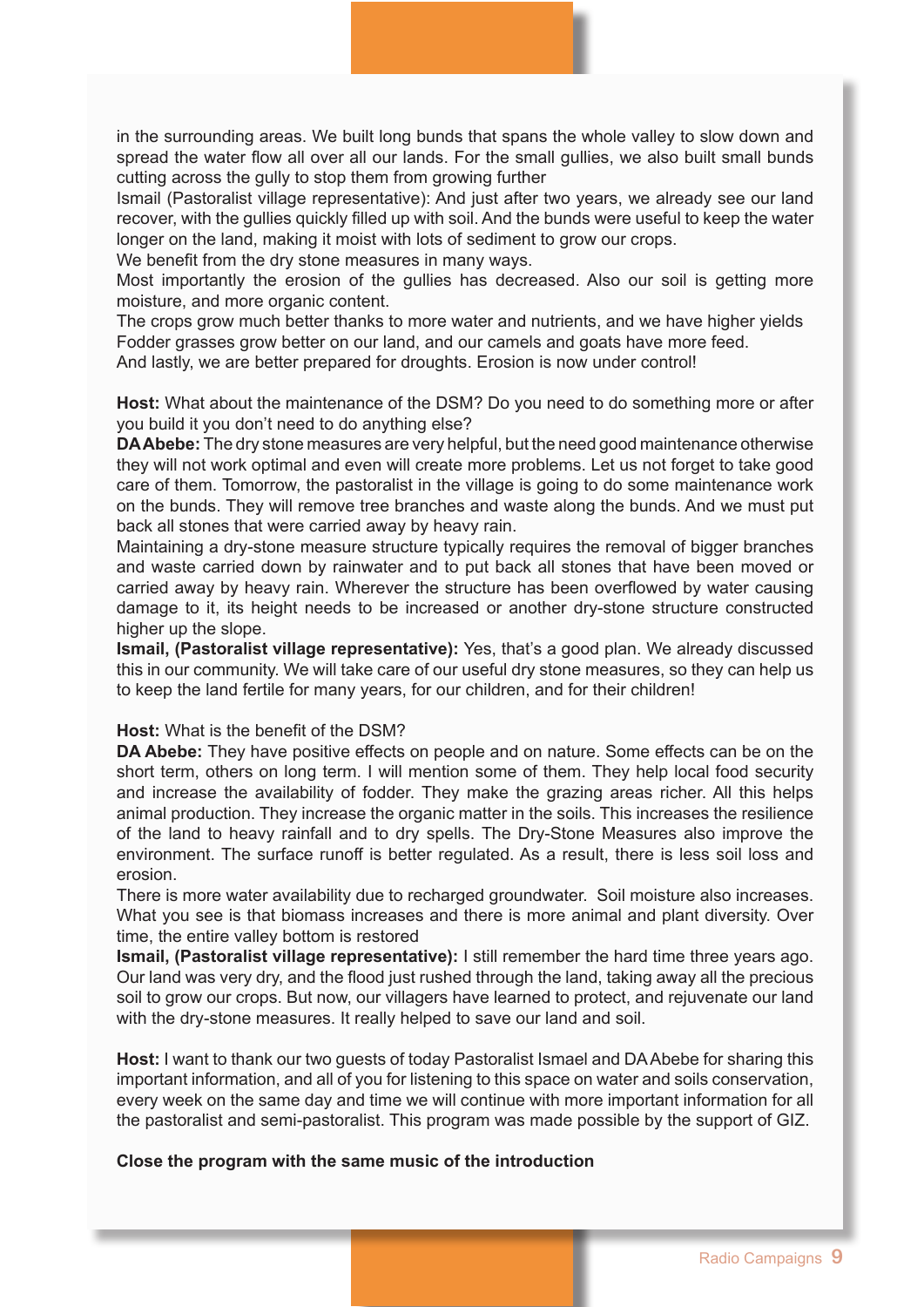# **3. Short Spot (30 sec)**

| <b>Signature tune</b> | (Play the tune developed for the program – short version)                                                                                                                                                                                                                                                                                                                                                                                                                     |
|-----------------------|-------------------------------------------------------------------------------------------------------------------------------------------------------------------------------------------------------------------------------------------------------------------------------------------------------------------------------------------------------------------------------------------------------------------------------------------------------------------------------|
|                       | Hey listeners! Do you know that there is much to do to make<br>our lowlands greener and more productive? Yes, you are<br>hearing it correctly! By better soil and water conservation<br>and new ways of doing farming!! Listen to our program every<br>[mention day] – with first-hand experiences in dry valley<br>rehabilitation and productive use.<br>Go to the nearest local agricultural office for more<br>information, or contact your local development agent today! |
| <b>Signature tune</b> | (Play the tune developed for the program – short version)                                                                                                                                                                                                                                                                                                                                                                                                                     |

# **4. Long Spot (130 sec)**

Below the two-men version is explained. You can also make a version with two women, and one focusing on dry valley rehabilitation and productive use.

| <b>Signature tune</b>                               | (Play the tune developed for the program)                                                                                                                                                                                                                                                                                                                                                      |
|-----------------------------------------------------|------------------------------------------------------------------------------------------------------------------------------------------------------------------------------------------------------------------------------------------------------------------------------------------------------------------------------------------------------------------------------------------------|
| <b>Market ambient</b><br>sounds<br><b>Voice one</b> | (In the background, during the conversation)<br>I am so happy now, that after three years of hard work, we<br>stopped erosion and land degradation. We can make good<br>use of our land and the fertile soil again!<br>Look at the grass, our goats and camels now have plenty of<br>fresh grass!                                                                                              |
| <b>Voice two</b>                                    | We benefit from the dry stone measures in many ways.<br>Our soil is getting more moisture, and more organic content<br>The crops grow much better thanks to more water and<br>nutrients, and we have higher yields<br>Fodder grasses grow better on our land, and our camels and<br>goats have more feed.<br>And lastly, we are better prepared for droughts. Erosion is<br>now under control! |
| <b>Host</b>                                         | There is so much to do to rehabilitate low land, and get more<br>food, more incomes, more jobs!<br>Go to the nearest local agricultural office for more informa-<br>tion or contact your local development agent, today!                                                                                                                                                                       |
| <b>Signature tune</b>                               | (Play the tune developed for the program)                                                                                                                                                                                                                                                                                                                                                      |